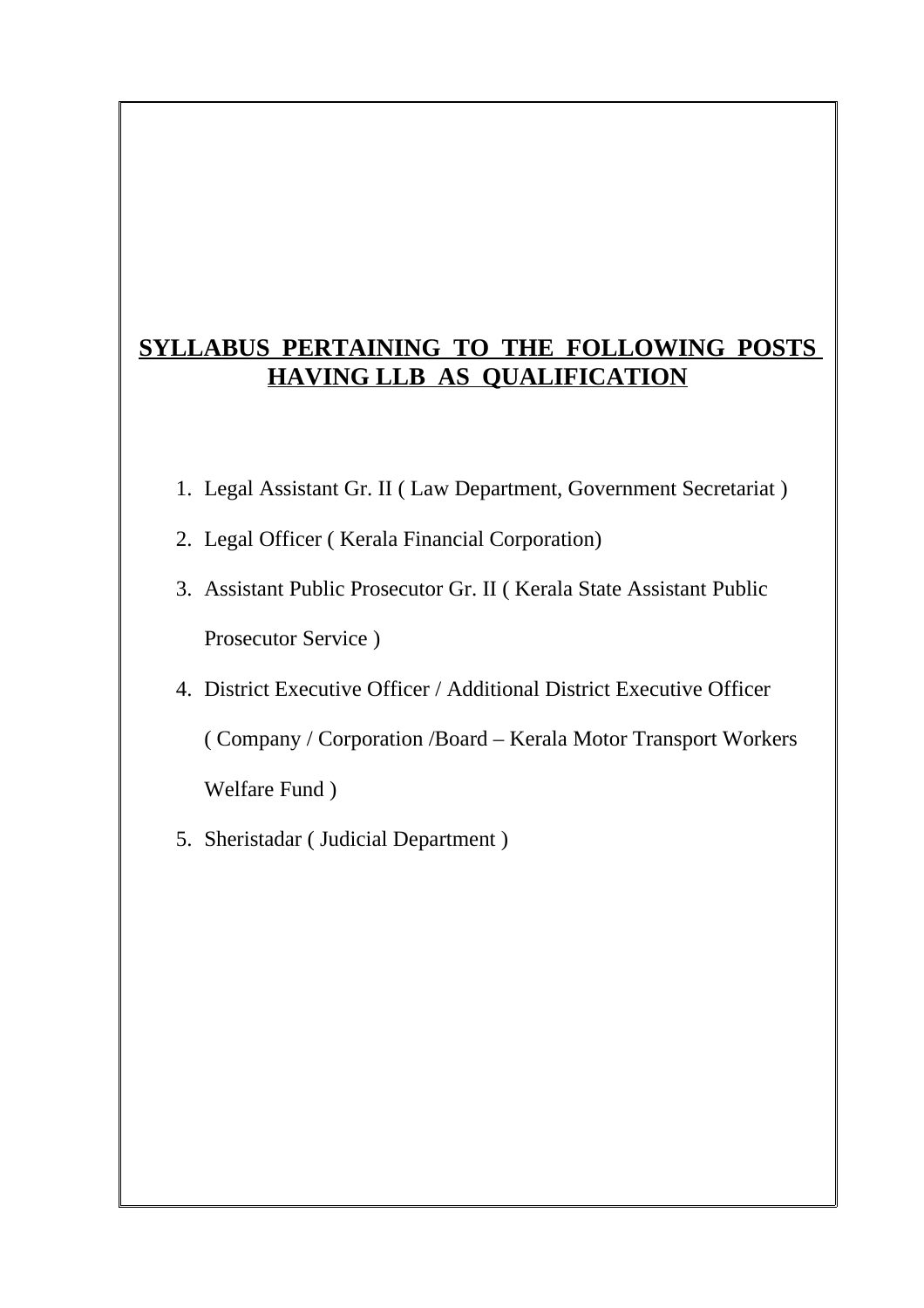# **1. Syllabus for selection to the post of Legal Assistant Grade II (Law Department, Govt. Secretariat)**

# *Part I*

### *Module I*

General Knowledge including Current Affairs with special reference to Indian National Movement and Renaissance in Kerala

## *Module II*

Salient features of the Constitution – Preamble – Its significance and its place in the interpretation of the Constitution.

Fundamental Rights – Directive Principles of State Policy – Relation between Fundamental Rights and Directive Principles – Fundamental Duties.

Executive – Legislature – Judiciary – Both at Union and State Level – Other Constitutional Authorities.

Centre-State Relations – Legislative – Administrative and Financial.

Services under the Union and the States.

Emergency Provisions.

Amendment Provisions of the Constitution.

#### *Module III*

Language Skill (General English)

# **Part II**

#### *Module IV*

Concept and nature of Crimes. General principles of Criminal liability, General defences and Exceptions – Offences affecting the state – offences against human body – offences against property – offences against public safety and health – illegal gratification – corruption – offences relating to marriage and reputation.

Functionaries under Criminal Procedure Code – Arrest – Search and seizure –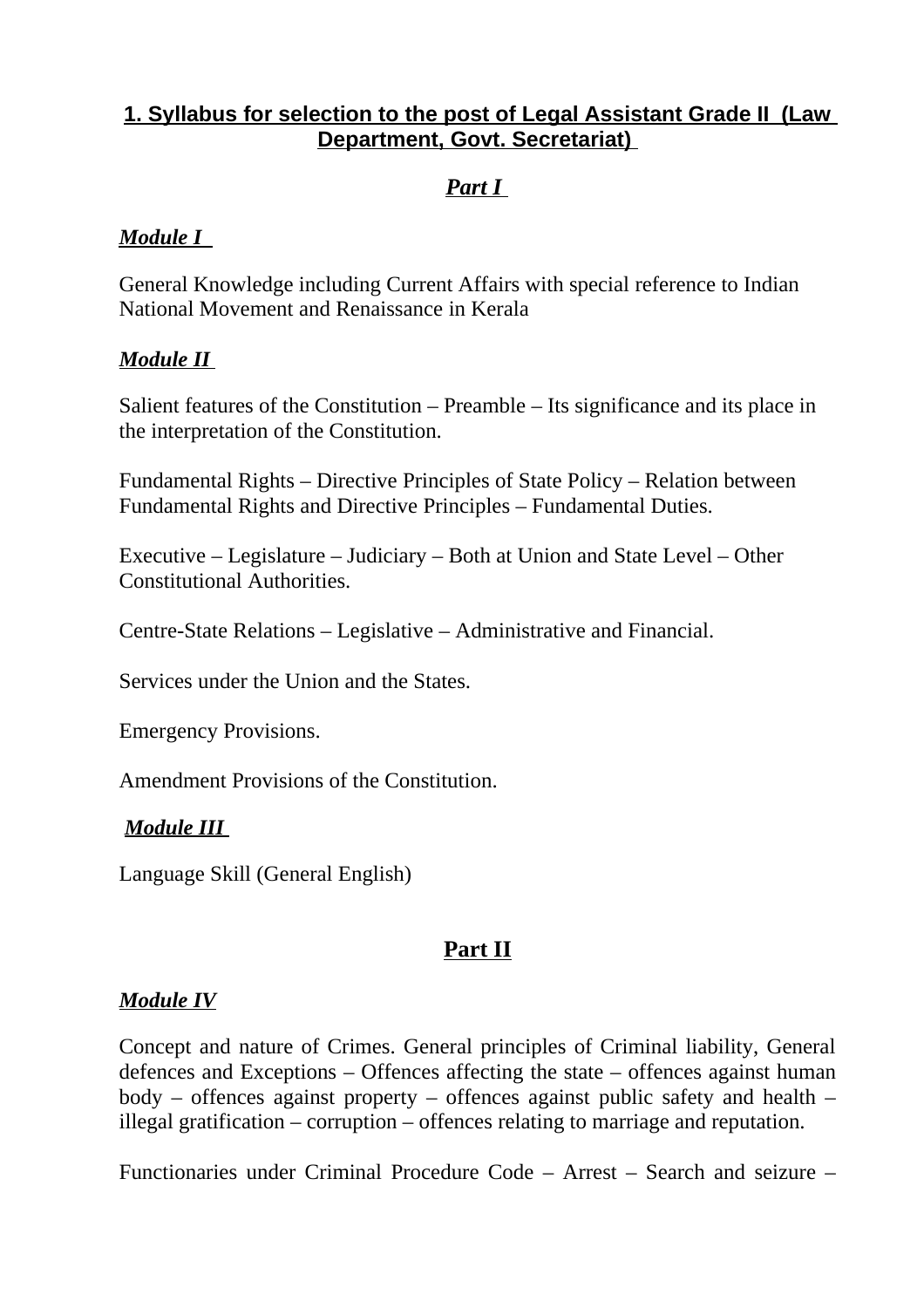Investigation – powers of the Court – Cognizance of offence and commencement of judicial proceedings – Bail – Principal features of fair trial – Types of Trial – Charge – Trial of Warrant and Summons Cases – Judgement – Appeals – Execution of Sentence and other connected matters – Maintenance of Wives, Children and Parents, Indian Penal Code & Criminal Procedure Code.

## *Module V*

Various schools of jurisprudence – Different schools of thought – Different theories of Law and justice – Sources of Law – Precedent – overruling – Ratio Deci Denti – stare Decisis – Juristic Concepts of Rights and Duties – Possession and Ownership.

Origin, nature, evolution and unique features of Labour Law – Ideas of unionisation – impact of I.L.O. – Registration of trade unions – collective bargaining – Meaning of Industry, Industrial Dispute, Lay-off, Retrenchment, Strike and Lock-out – Different methods of settlement of industrial dispute – Standing Orders – Concept of wages – Deduction of Wages – Fixing and Revising Minimum Wages – Concept, evolution, calculation and mode of payment of Bonus – Employers liability in the case of industrial accidents – kinds of benefits to workers under the Employees State Insurance Act – protection of Health, Safety and Welfare of industrial workers including Women and children, Jurisprudence, Labour and Industrial Laws.

# *Module VI*

General features of contract – classification , Agreement, Contract and ingredients  $-$  Consideration  $-$  Capacity of parties  $-$  Factors invalidating contracts  $-$  void, voidable and contingent contracts – quasi contracts – Quantum merit – Contract of Indemnity and guarantee – Bailment – Agency – Sale of goods – Partnership.

Principles of legislation – Legislative drafting – Basic rules of Construction of Statutes – Rules of interpretation – Interpretation of different kinds of Statutes – Repeal of Statutes – Purpose of General Clauses Act – General rules of construction.

Principles of Arbitration and conciliation – Lok Adalaths, Law of Contract, Interpretation of Statutes, Alternate Dispute Resolution, Legal Services authorities Act, Arbitration and Consiliations Act, General Clauses Act, Legislative theory & Service laws

# *Module VII*

Distinction between procedural and substantive laws – Jurisdiction of Courts to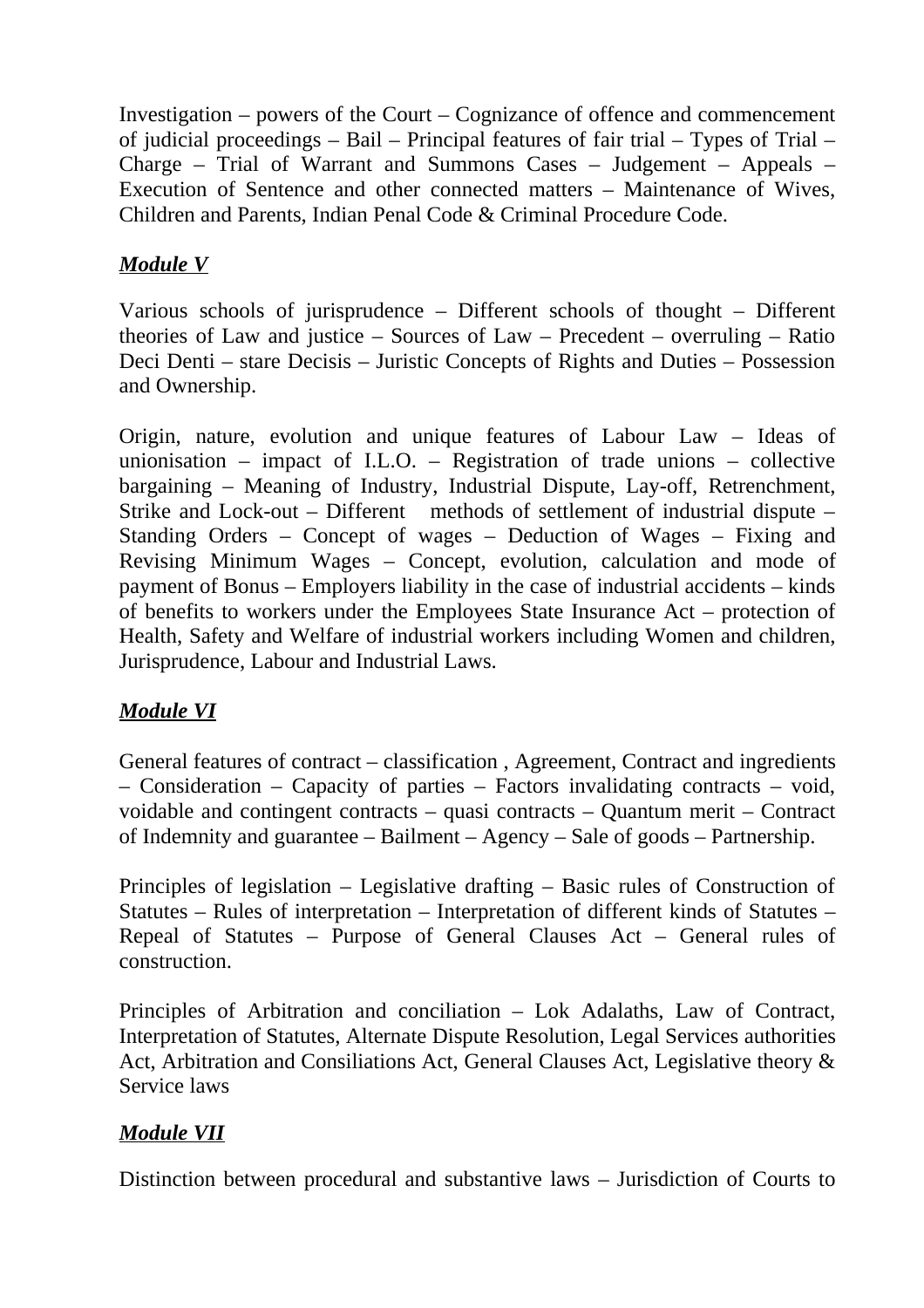try civil suits stay of suits, resjudicata – Place of sueing, pleading, plaint, Written Statement and set off – Parties to suits, jointer of parties, misjointer of parties, frame of suits – Summons – Appearance of parties, consequence of nonappearance, expartee decree, setting aside ex-partee decree, examination of parties by the Court – discovery and inspection, admission – Summoning and attendance of witness – adjournment etc. – Judgement and decree – execution – Appeal – Arrest and attachment before judgement – injunction – Special proceedings such as Suits in particular cases, Notice before Suit, inter pleader Suit, Papur Suit, Suit by or against torts, Suit by or against minors etc. – Miscellaneous provisions.

Relevancy of facts – Admissions and Confessions – Dying declaration – Opinion and character evidence – Oral and documentary evidence – Estoppel – Burden of proof – Competency of witnesses – Examination of witnesses – Presumptions – Accomplice – Approver – judicial notice – Law of Limitation, Civil Procedure Code, Indian Evidence Act & Law of limitation.

## *Module VIII*

Scope and causes for the growth of Administrative Law – Administrative discretion – Rule making power of the administration – Delegated legislation – Legislative Control – Procedural Control – Judicial Control – Need for Administrative Adjudication – problems of Administrative Adjudication – Need for administrative decision making – Statutory Tribunals, Domestic Tribunals – Practices and Procedure of Administrative Adjudication – Rules of fair hearing Reasoned decisions – Post Decisional hearing – Exception to the rules of natural justice – Judicial review of administrative action – principles – Remedies against administrative action – Constitutional remedies – Jurisdiction of the S.C. And H. C. – Against whom writ can be issued – Locus standi to challenge administrative action – Writs – Statutory Remedies – Liability of the administration – Privileges and immunities of administration in Suits, to hold documents, Statutory operations etc. – Constitutional protection of Civil Servants – Administrative Service Tribunals, judicial activism and judicial restraints, Administrative Law.

# *Module IX*

Concept of Property – General principles of transfer – Effect of transfer – Rules against inalienability – Rule against perpetuity – Sale of immovable property – Mortgage – Lease – Exchange – Gift – Actionable claims – Easement.

Formation of a company – Effect of incorporation – Different kinds of companies – Illegal Association – Memorandum of Association – Articles of Association – Rights and liabilities of the corporation for acts of its agents and organs – Doctrine of ultravires – Promoters – Prospectus – Capital – Shares – Meetings – Divident – Account and Audit – Board of Directors – Oppression and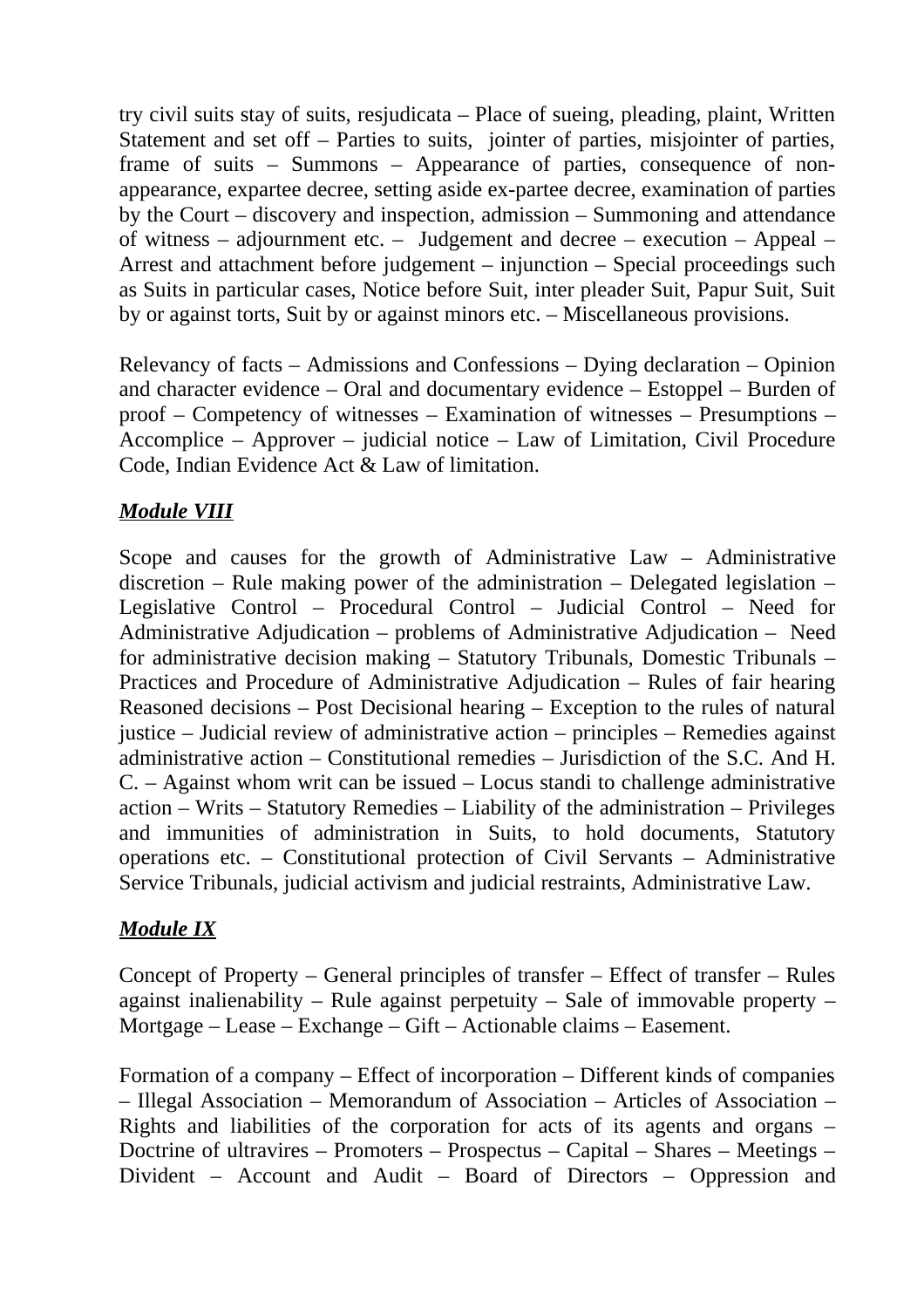mismanagement – Winding up, Transfer of property Act, Company law, partnership Act, Laws on land.

## *Module X*

Concept of Environmental protection – Pollution – Types of Pollution, General powers of the Central Government – Environmental Protection under the Constitution – Right to clean Environment – Environmental protection Law and its implementation – Operational mechanism of Central and State Boards functioning – Legal regime for pollution Control – Different Statutory provisions.

Nature, origin and sources of International Law – Subjects of international Law – States and nonstate entities – international organizations and private individuals – Recognition theory and practice – State territorial sovereignity and other lesser territorial rights – Rights and Duties of States Human Rights – Philosophical foundation of the concept of Human Rights – Internationalisation of Human Rights – Civil and political Rights – Social, Economic, and Cultural Rights – Rights of specific groups, Rights of Women, Children, Indigenous persons etc. – Concept of Sustainable development – Concept Corruption free Governance – Human Rights protection Mechanism – National and international level, Environmental protection Acts, Public international Law, Forest Act.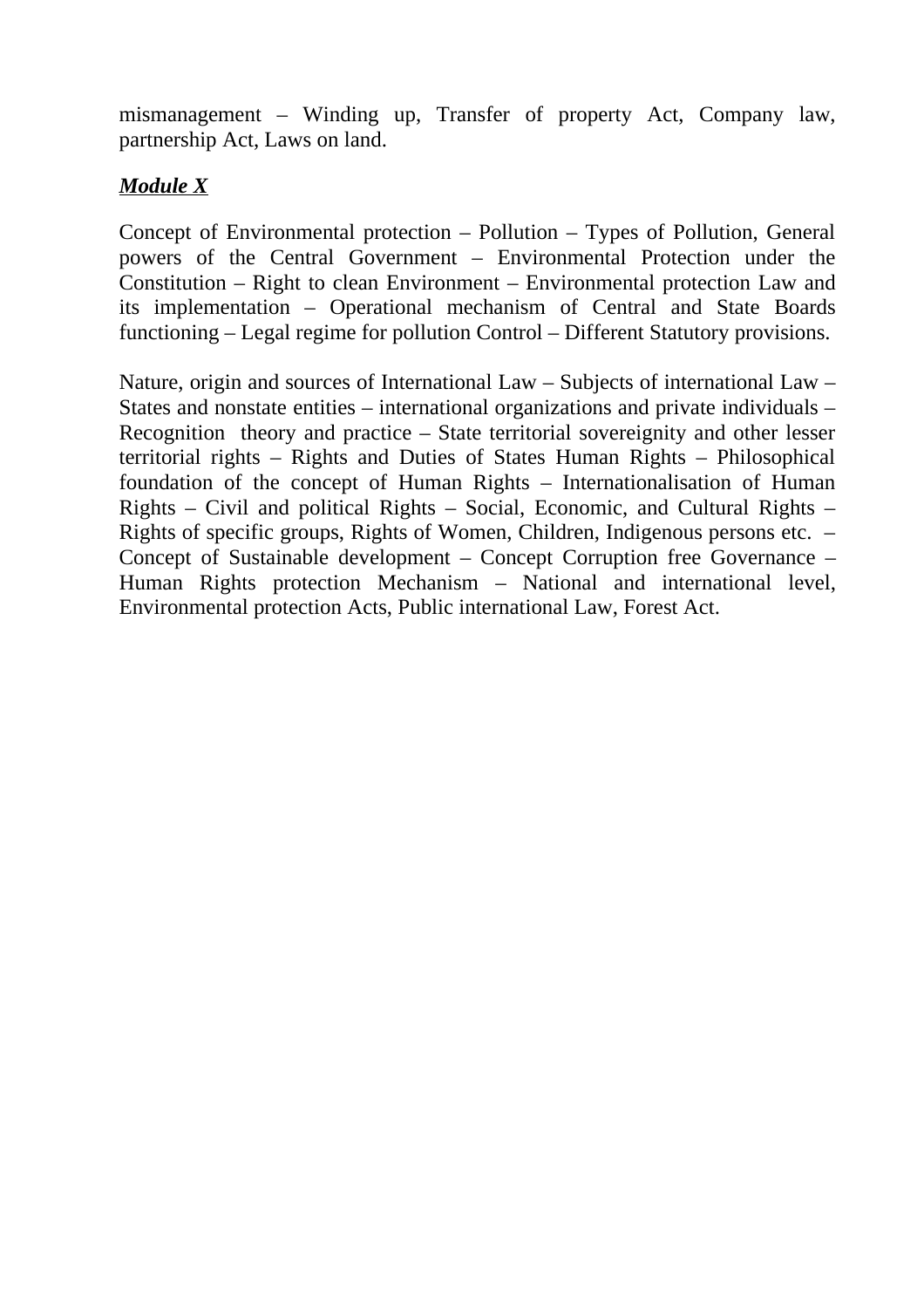# **2. Syllabus for selection to the post of Legal Officer (Kerala Financial Corporation)**

# *Part I*

### *Module I*

General Knowledge including Current Affairs with special reference to Indian National Movement and Renaissance in Kerala

## *Module II*

Salient features of the Constitution – Preamble – Its significance and its place in the interpretation of the Constitution.

Fundamental Rights – Directive Principles of State Policy – Relation between Fundamental Rights and Directive Principles – Fundamental Duties.

Executive – Legislature – Judiciary – Both at Union and State Level – Other Constitutional Authorities.

Centre-State Relations – Legislative – Administrative and Financial.

Services under the Union and the States.

Emergency Provisions.

Amendment Provisions of the Constitution.

#### *Module III*

Language Skill (General English)

# **Part II**

#### *Module IV*

#### *Jurisprudence*

Nature and concept of Law – Schools of Jurisprudence – Administration of Justice – Theories of Punishment – Sources of Law – Basic Legal Concepts : Legal Personality, Ownership, Possession, Titles, Liability, Rights and Duties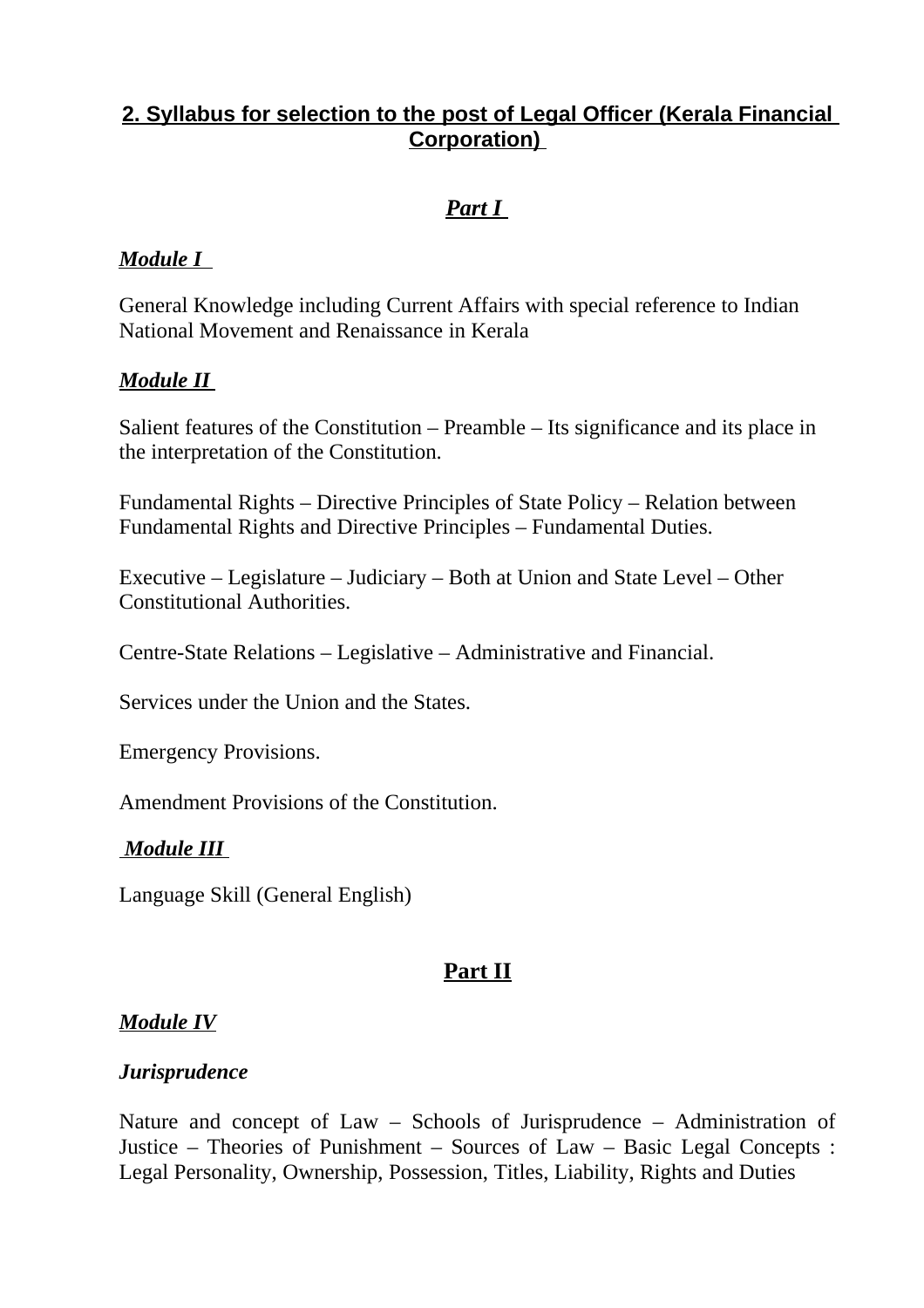#### *International Law*

Sources – Nature and definition of International Law – State Recognition and State succession – The United Nations, its objectives, purposes and principal organs – Universal Declaration of Human Rights (UDHR 1948) – International Covenants of 1966 – Protection of Human Rights – Initiatives of United Nations (UN)

## *Module V* **: Interpretation of Statues and Administrative Law**

## *Interpretation of Statues*

Methods of Interpretation – Literal Rule – Logical Rule – Golden Rule – Mischief Rule – Intrinsic and Extrinsic Aids of Interpretation – Subsidiary Rules – Ejusdem Generis – Noscitur a Sociis – Reddendo Singula Singulis etc. – Mandatory & Directory Provisions in Statutes – Theory of Utility

## *Administrative Law*

Definition and Scope – Growth of Administrative Law – Rule of Law – Separation of powers – Classification of Administrative Actions – Administrative Discretion – Control over administrative rule making – Natural Justice – Judicial Review of Administrative Action – Public Interest Litigation – Privileges, immunities and Liabilities of Administration – Statutory and Non-Statutory Public Undertakings – Ombudsman – Constitutional protection to the civil servants – Right to Information Act, 2005.

# *Module VI* **: Law of Procedure**

#### *Civil Procedure Code, 1908*

Definitions – Civil Courts – Res Subjudice – Res Judicata – Suits of Civil Nature – Pleadings – Special Suits – Appeal – Second Appeal – Reference – Review – Revision – Inherent Power – Execution – Caveat – Law of Limitation

#### *Criminal Procedure Code, 1973*

Definitions – Arrest, Search and Seizure – Investigation, Inquiry, Trial, Discharge – Hierarchy of Courts – Cognizance of Offences – Commencement of Judicial Proceedings – Bail – Judgement – Appeal – Reference – Revision – Transfer of Cases – Inherent Powers – Preventive Measures – Maintenance of Wife / Children / Parents – Probation of Offenders Act, 1958 – Juvenile Justice Act, 2000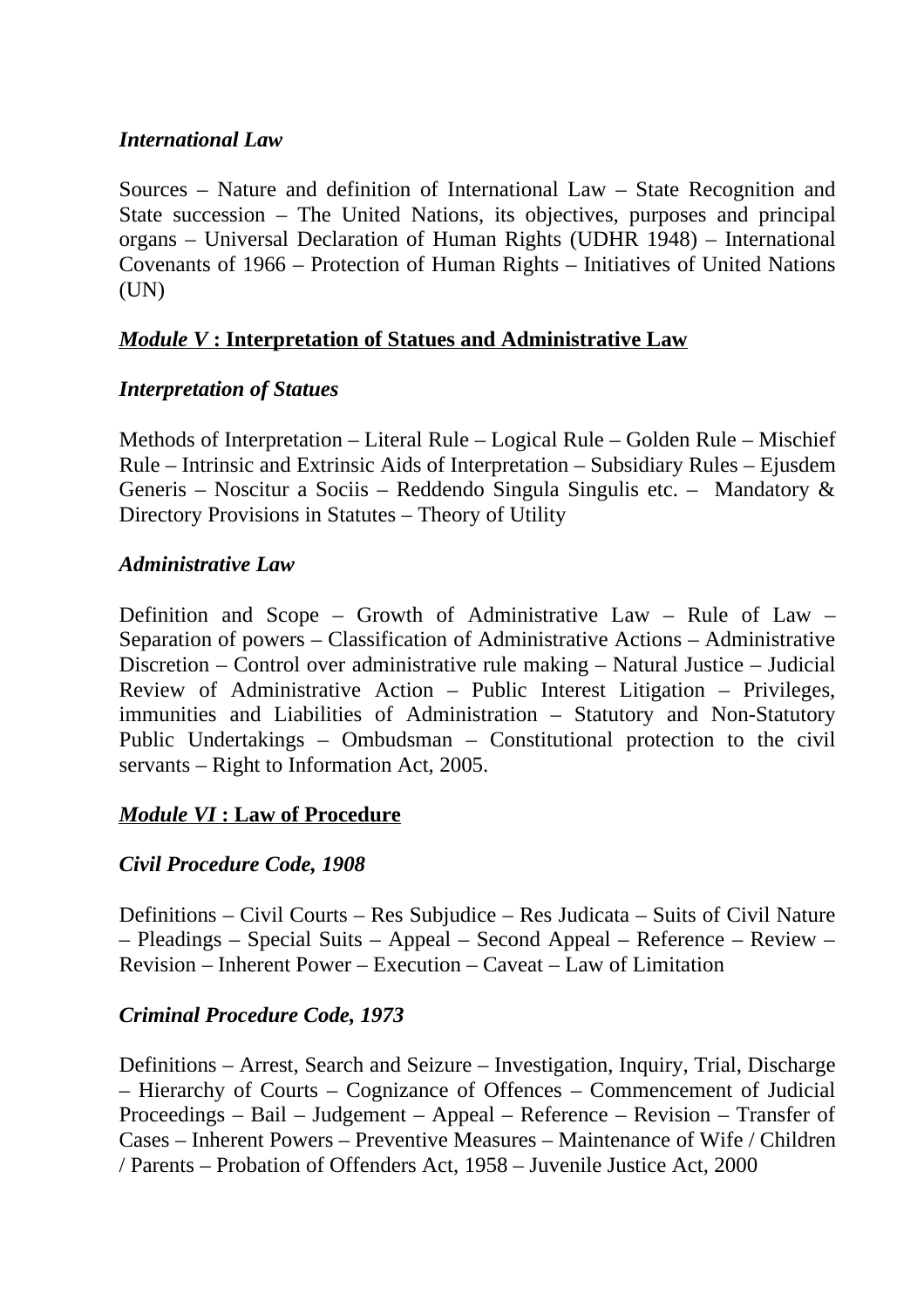## *Law of Evidence*

Indian Evidence Act, 1872 – Definition – Relevancy of Facts – Admissions and Concessions – Dying Declaration – Opinion and character evidence – Judicial Notice – Oral Evidence – Documentary Evidence – Electronic Evidence – Burden of Proof – Estoppel – Competency of witnesses – Examination of witnesses

## *Module VII :* **Family Law**

#### *Hindu, Christian and Muslim*

Concept of Marriage – Theory of Divorce – Nullity of marriage – Judicial Separation – Family Courts – Guardianship and custody – Adoption – Maintenance – Partition – Succession – Endowments – Wakfs

## *Module VIII :* **Law of Torts and Crimes**

#### *Torts*

Nature and Definition – Tortious Liability – No fault Liability – Vicarious Liability – Joint Tort Feasors – Negligence – Defamation – Conspiracy – Nuisance – False imprisonment – Malicious prosecution

#### *Crimes*

Criminal Liability – Mens rea – Actus reus – Inchoate Crimes – Sedition – General Defences – Joint and Constructive Liability – Offences against person – Offences against property – Misappropriation – Criminal breach of trust – Defamation – Cyber Crimes (Indian Penal Code, 1860 and Information Technology Act, 2000)

#### *Module IX :* **Business Law**

#### *Law of Contract*

Indian Contract Act, 1872 – Definitions – Basic Element of Contracts – Factors vitiating consent – Performance of contract – Discharge of Contract – Modes of Discharge – Remedies for breach – Void, Voidable, illegal and unenforceable agreement – Quasi Contracts – Specific Contracts Like Indemenity , Guarantee, Bailment, Pledge, Agency – Negotiable Instruments Act, 1882 – Sale of Goods Act, 1930 – Partnership Act, 1932 – Limited Liability Partnership Act, 2008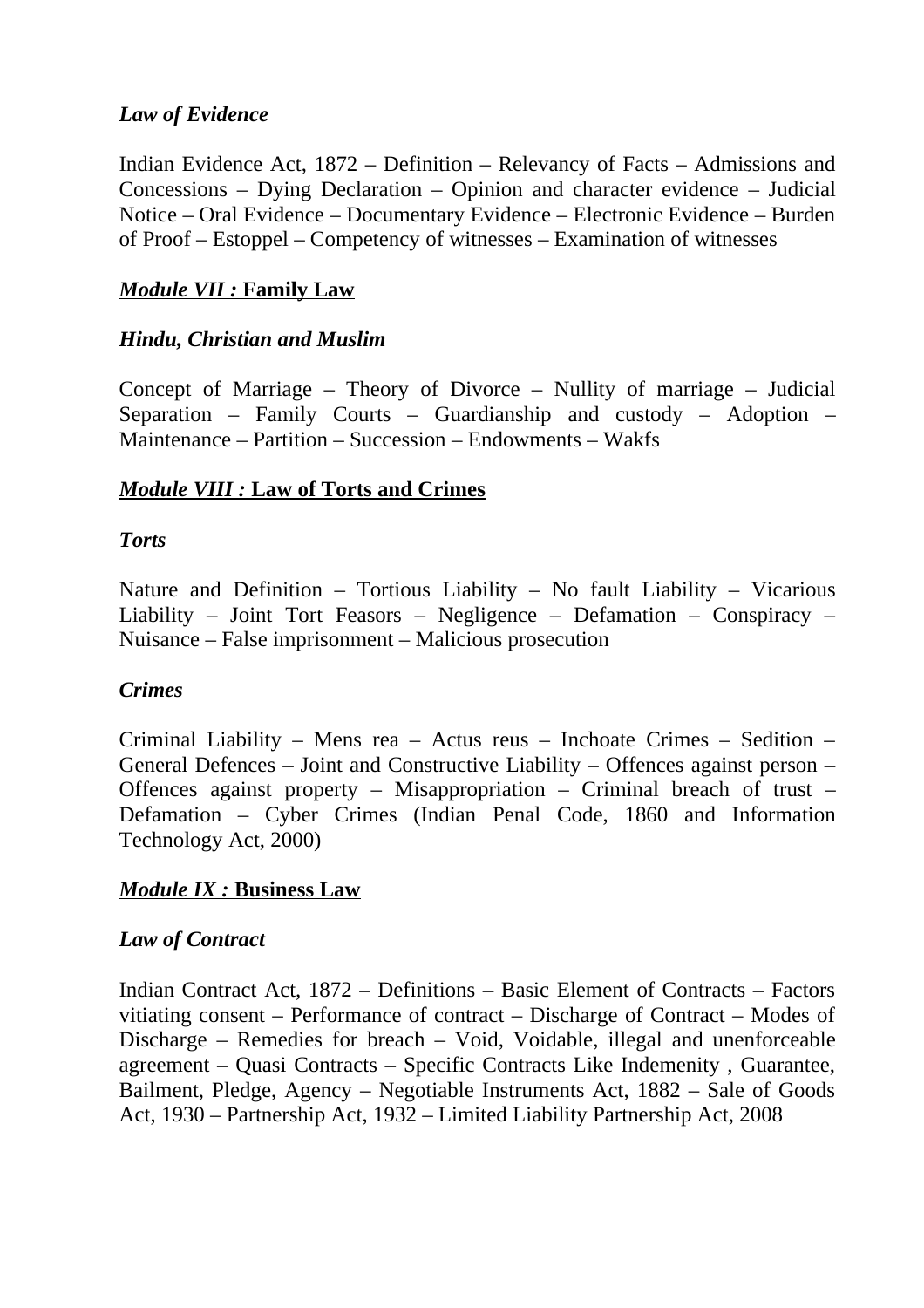## *Company Law*

Companies Act, 1956 – Definition and Features of Registered Company – Government Company – Statutory Company – Foreign Company – Private Limited Company – Public Limited Company – Memorandum of Association – Articles of Association – Prospectus – Shares – Directors – Meetings – Dividends – Account and Audit – Borrowing – Lending – Debentures – Reconstruction and Amalgamations – Buy Back of Shares – Winding up – SEBI Act, 1992 – RBI Act, 1934 – Banking Regulation Act, 1949 – The Securitisation and Reconstruction of Financial Assets and Enforcement of Security Interest Act, 2002

## *Module X :* **Transfer of Property**

## *Transfer of Property Act, 1882*

Definitions – Property that cannot be transferred – General Principles of Transfer – vested and contingent interest – Conditional Transfer – Undivided Ownership – Specific transfers like Sale, Gift, Mortgage, Lease, Charge, Exchange, Actionable claims – Rights and Duties of the Parties to such transfers, Law of Limitation, Interpretation of Statutes, General Clauses Act.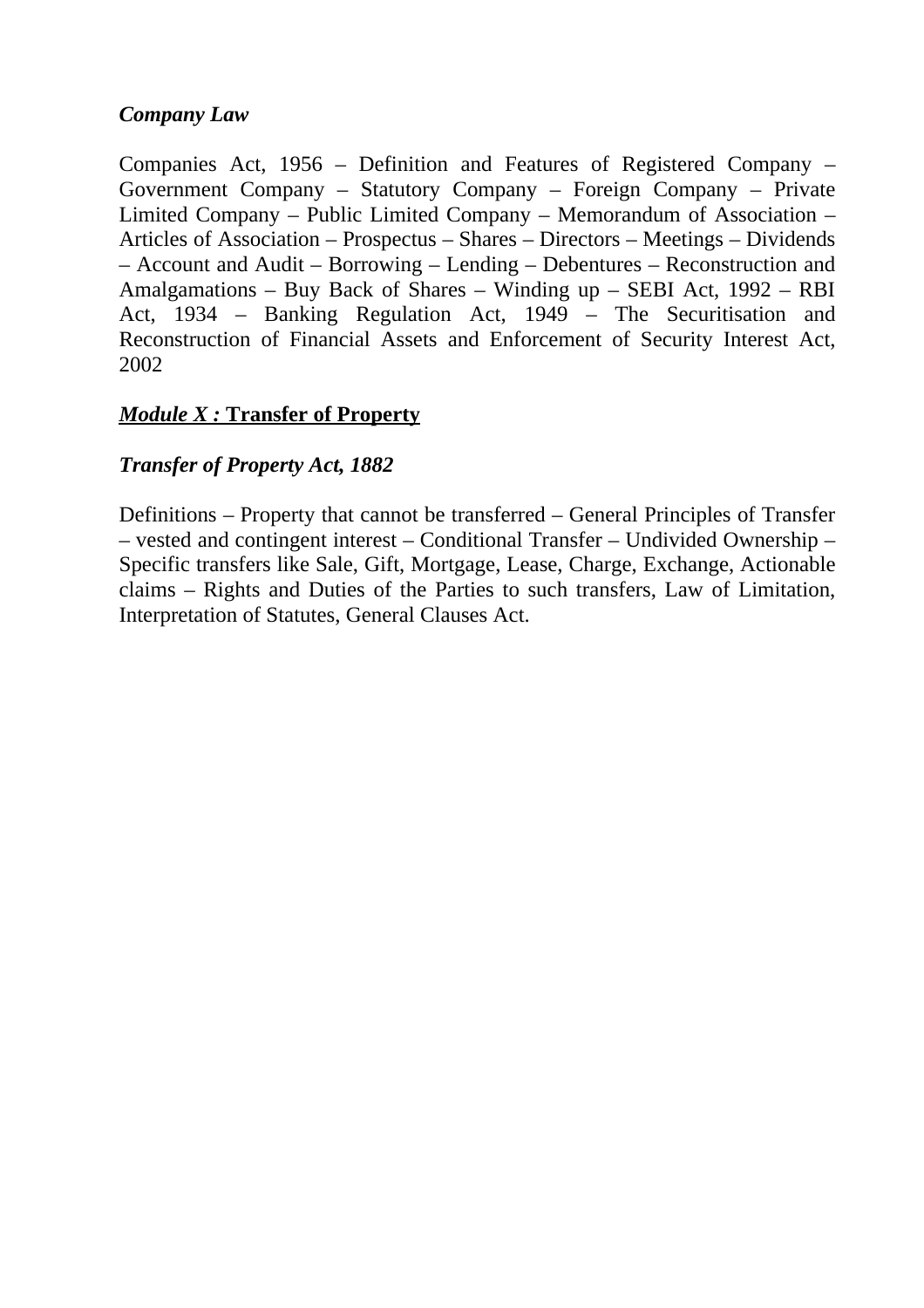## **3. Syllabus for selection to the post of Assistant Public Prosecuter Grade II (Kerala State Assistant Public Prosecuter Service)**

# *Part I*

## *Module I*

General Knowledge including Current Affairs with special reference to Indian National Movement and Renaissance in Kerala

## *Module II*

Salient features of the Constitution – Preamble – Its significance and its place in the interpretation of the Constitution.

Fundamental Rights – Directive Principles of State Policy – Relation between Fundamental Rights and Directive Principles – Fundamental Duties.

Executive – Legislature – Judiciary – Both at Union and State Level – Other Constitutional Authorities.

Centre-State Relations – Legislative – Administrative and Financial.

Services under the Union and the States.

Emergency Provisions.

Amendment Provisions of the Constitution.

#### *Module III*

Language Skill (General English)

#### **Part II**

#### *Module IV : (Cr. P.C, 1973)*

Definitions – Criminal Courts – Constitution and Powers – Arrest – Processes – Search – Reciprocal arrangements for assistance – Recording of Confession – Investigation – Jurisdiction as to inquiry and trial – Cognizance of Offences – Complaint to Magistrate – Compounding and Withdrawal – Plea bargaining – Transfer of Criminal Cases – Bail and Bonds – Limitation – Charge.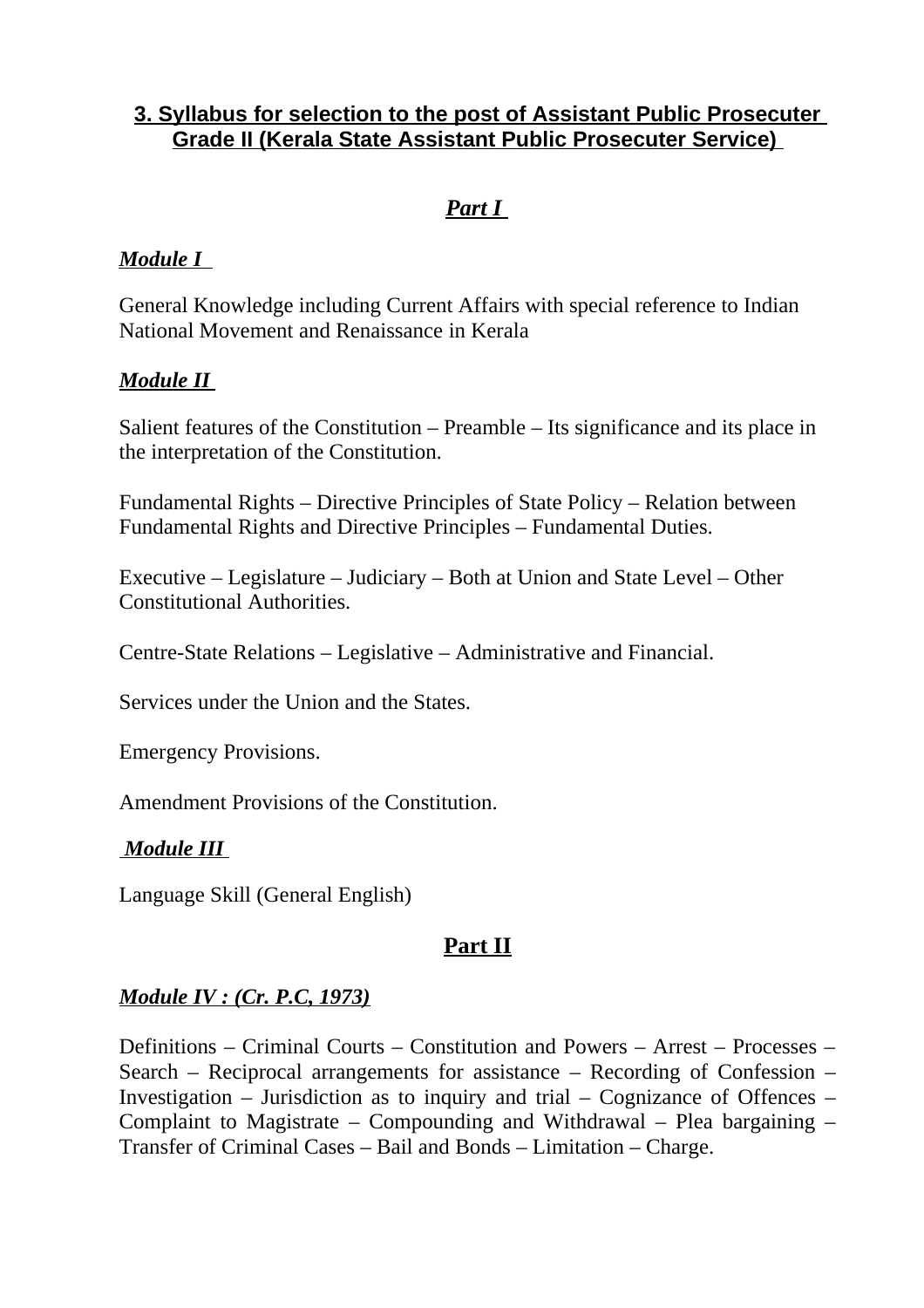## *Module V*

Trial of Summons Case and Warrant Case – Summary Trial – Mode of Taking and recording evidence – Batta – Rule against double jeopardy – Accomplice and Approver – Procedure when accused an unsound person – Committal Proceedings – Procedure in the case of offences affecting administration of justice – Judgment, appeal, Revision and Reference – Execution, Remission and Commutation of sentences – Levy and recovery of fine – Disposal of Property – Compensation, code of criminal procedure 1973.

Absconding Accused – Remand – Notification of residence of released convicts, Certified copies – Production, return and submission of records, Criminal rules of Practice (Kerala) 1982.

Procedure when accused is a person under law relating to armed forces, Criminal Courts and Court Martial ( Adjustment of jurisdiction ) Rules, 1978.

#### *Module VI* **: Indian Evidence Act, 1872**

Relevancy of Facts – Admission and Confession – Dying declaration – Statements under special circumstances – Relevance of Judgments – Expert Opinion – Character as a relevant Factor – Proof of Facts – Oral and documentary evidence – Examination – Presumption as to documents – Exclusion of oral evidence – Burden of Proof – Estoppel – Witnesses – Privileged Communications

#### *Module VII : ( IPC 1860 )*

Definitions – Punishments – General Exceptions – Abetment and Conspiracy – Offences against State – Public Tranquility – Public Servants – Electoral Offences – Perjury and Forgery – Offences relating to Coin and Govt. Stamps – Offences affecting Public Health, safety, convenience, decency and morality – Religious Offences – offences affecting Human body – Sexual Offences.

#### *Module VIII*

Offences against property – Offences relating to documents and property marks – Offences relating to marriage – Defamation - Criminal Intimidation, Insult and annoyance – attempt (IPC, 1860)

Offences under the Arms Act, 1959 – Offences under the Explosives Act, 1884 and Explosive Substances Act, 1908

Offences – Rescue and Rehabilitation (Immoral Traffic Prevention Act, 1956)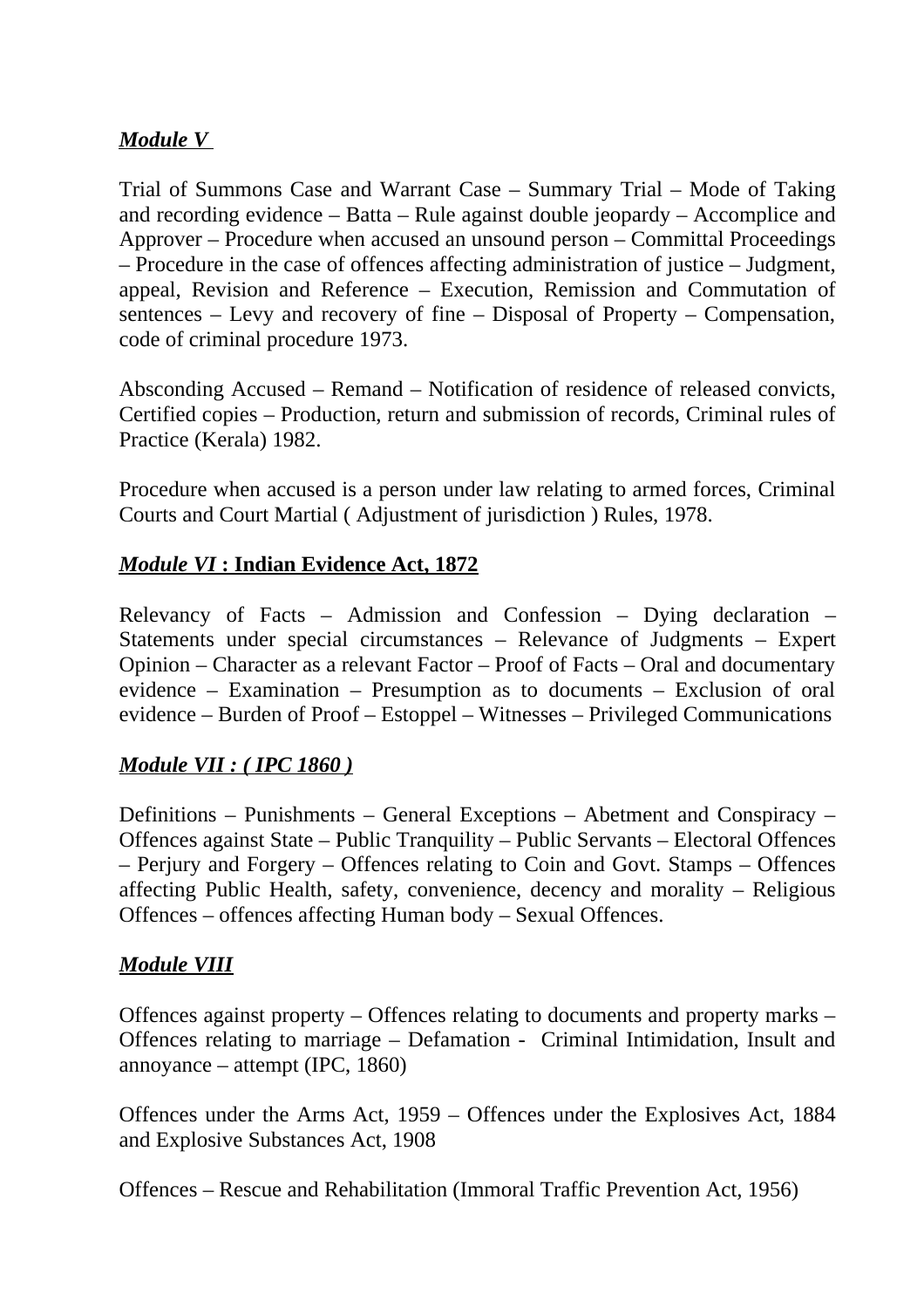## *Module IX*

Offences under the Abkari Act – Offences under the Kerala Police Act, 2011 – Offences under Kerala Gaming Act, 1960

Cruelty to animals – Restriction on exhibition and training of performing animals – Offences (Prevention of Cruelty to Animals Act, 1960)

Legal recognition to electronic records – attribution Acknowledgement and Despatch of Electronic records – Authorities under the Act – Digital Signature – Offences (Information Technology Act , 2000)

Authorities – Offences – Analysis of food – Adjudicating Officer – Appellate Tribunal – Appeal (Food Safety and Standards Act, 2006)

Offences – Presumptions – Forfeiture of property – Release on probation (NDPS Act, 1985)

## *Module X*

Authorities – Powers and functions – Juvenile in conflict with law – Child in need of care and protection – Rehabilitation and Social Re-integration – Enquiry, Appeal and Revision – Advisory Board [Juvenile Justice (Care and Protection of Children) Act, 2000]

Release of Offenders – Various Options – Procedure – Probation Officers (Probation of Offenders Act, 1958)

Psychiatric Hospitals and Psychiatric Nursing Homes – Reception Orders – Admission and Detention of Mentally ill persons – Legal Aid (The Mental Health Act, 1987) – Entitlement to Legal Services – Constitution, function, powers and procedure of Lok Adalat (Legal Services Authorities Act, 1987)

Extradition of fugitives – Role of Magistrate Court (Indian Extradition Act, 1962)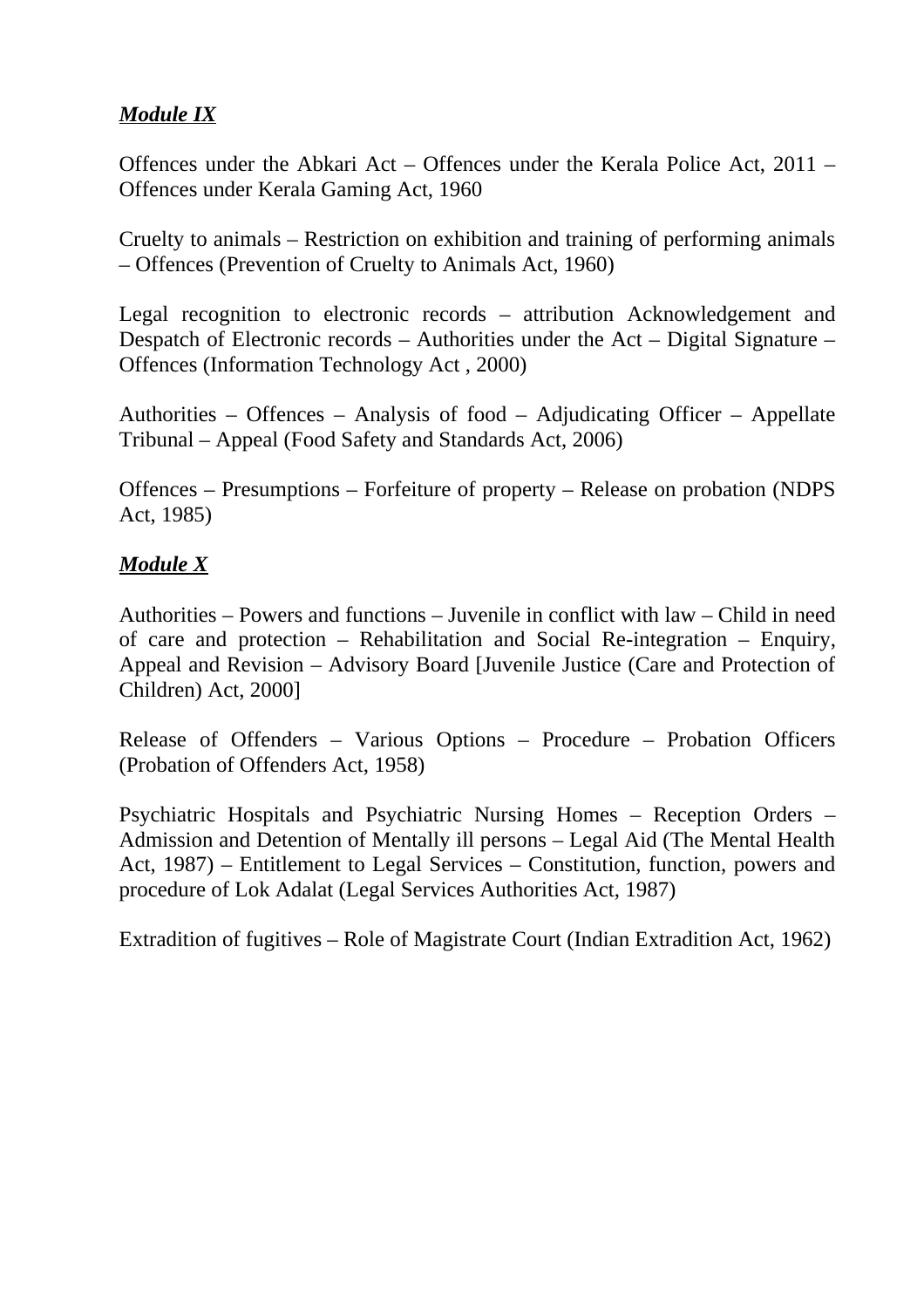# **4. Syllabus for selection to the post of District Executive Officer / Additional District Executive Officer (Company / Corporation /Board – Kerala Motor Transport Worker's Welfare Fund)**

# *Part I*

### *Module I*

General Knowledge including Current Affairs with special reference to Indian National Movement and Renaissance in Kerala

## *Module II*

Salient features of the Constitution – Preamble – Its significance and its place in the interpretation of the Constitution.

Fundamental Rights – Directive Principles of State Policy – Relation between Fundamental Rights and Directive Principles – Fundamental Duties.

Executive – Legislature – Judiciary – Both at Union and State Level – Other Constitutional Authorities.

Centre-State Relations – Legislative – Administrative and Financial.

Services under the Union and the States.

Emergency Provisions.

Amendment Provisions of the Constitution.

#### *Module III*

Language Skill (General English)

# **Part II**

#### *Module IV*

**Indian Evidence Act 1872** – Meaning of evidence – Relevancy of facts – documentary evidence – Primary and Secondary – examination of witnesses. **Code of Civil Procedure 1908** – Jurisdiction of courts – Civil Suit – Resjudicata – Res Subjudice – Place of suing – Institution of suits – Judgment and Decree – Reference – Review – Revision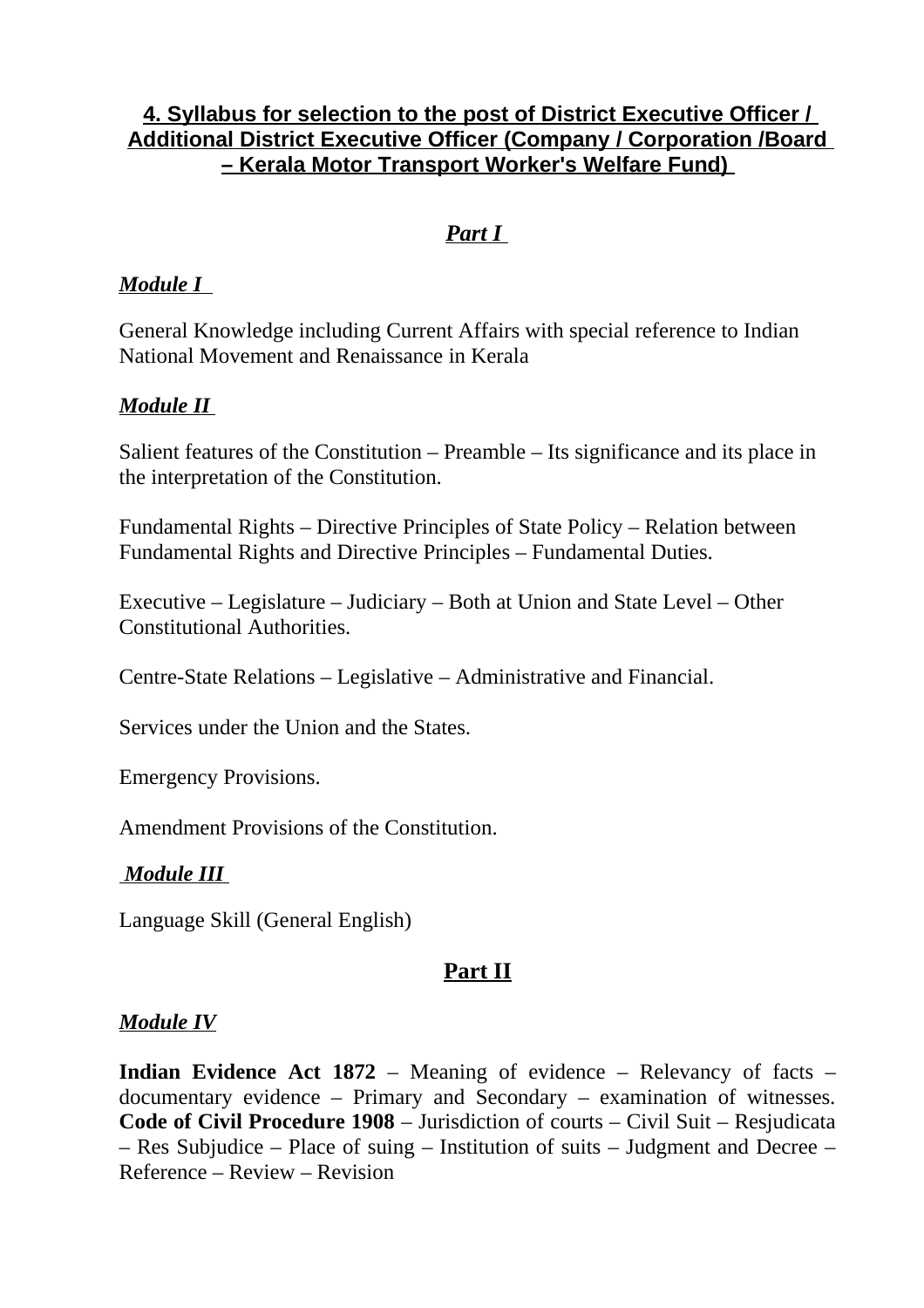## *Module V*

**Administrative Law** – Delegated legislation – Principles of Natural Justice – Judicial Remedy – Writ Jurisdiction – Central Administrative Tribunals. **The Right to Information Act, 2005** – Object of the Act – Meaning of Information – Exemption from disclosure of information – Penalties

## *Module VI*

#### **Kerala Motor Transport Workers Welfare Fund Act, 1985**

Definitions – Constitution of Welfare Funds – Welfare Fund Board – Officers under the Act. **The Motor Vehicles Act, 1988** – Necessity for driving Licence – Suspension of driving licence – Special provisions in regard to control of transport vehicles – Offence, penalties and procedures under the Act.

## *Module VII*

**The Industrial Disputes Act, 1947** – Definitions – Workman – Industrial Dispute – industry – individual dispute – Authorities under the Act – Strike – Lock out-Lay off – Retrenchment – Unfair Labour Practices. **The Trade Unions Act, 1926** – Legal Protection to registered trade unions – Civil and Criminal – Registration of Trade Unions – General and Political Funds – Recognition of Trade Unions – Collective bargaining. **Factories Act, 1948** – Provisions regarding health, safety, Hazardous Process and welfare – Working hours – Penalties.

#### *Module VIII*

**The Employees Compensation Act, 1923** – Meaning of Injury – Disability – Occupational disease – Employer's Liability – arising out of and in the course of employment – Notional extension Principle – Commissioners for employees compensation. **The Employee's State Insurance Act, 1948** – ESI Corporation – Standing Committee – Benefits under the Act – Medical Benefit Council – Adjudication of Disputes – Penalties. **The Employees Provident Fund (And Miscellaneous Provisions ) Act, 1952** – Employees Provident Fund scheme – Employees Family Pension scheme – Authorities under the Act.

#### *Module IX*

**The Minimum Wages Act, 1948** – Fixation of Minimum Rates Wages – Determination of wages and Claims – Hours of Work – Payment of minimum rates of wages – Penalties. **The Payment of Wages Act, 1936** – Payment of Wages – Deductions from wages – Authorities.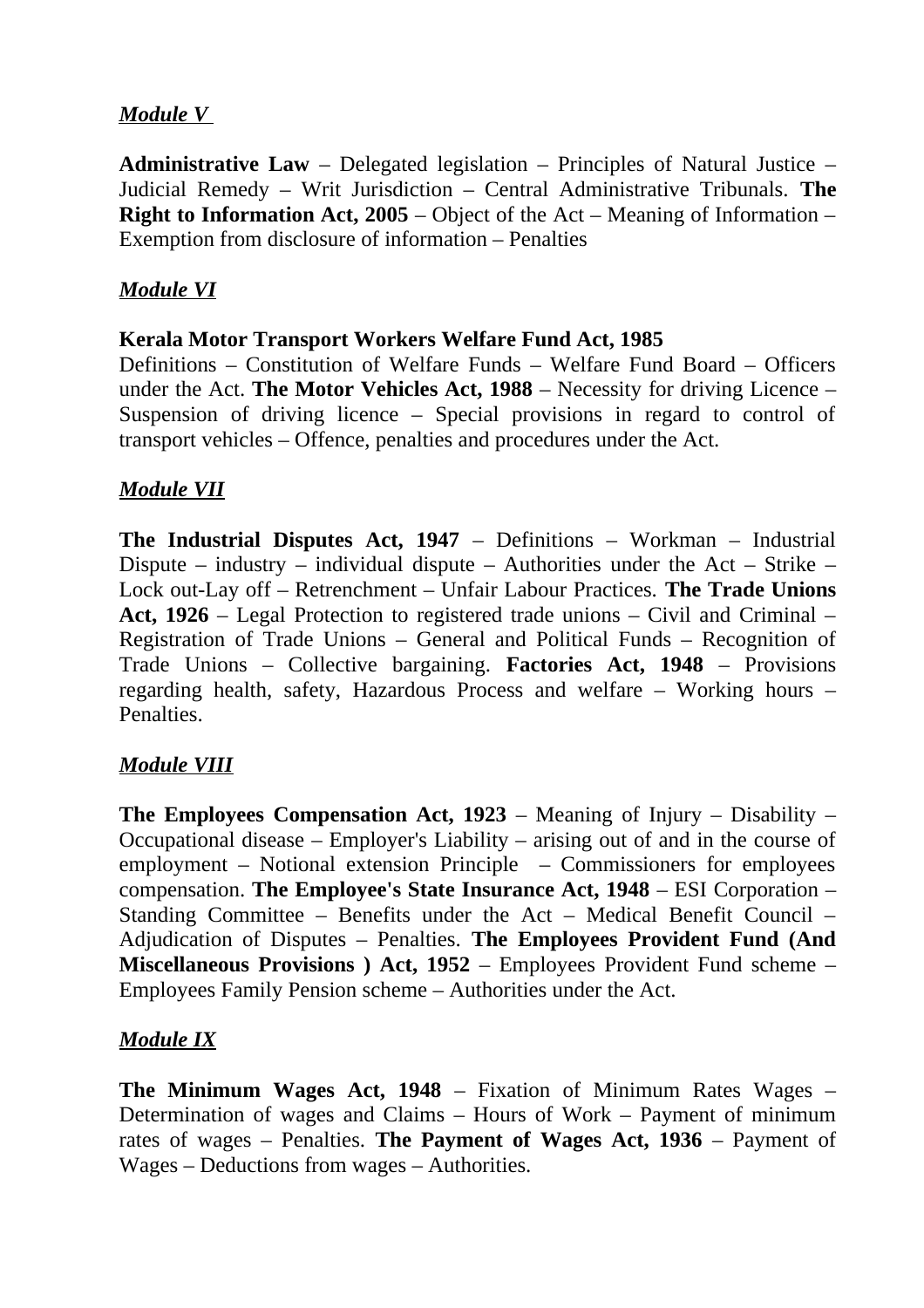# *Module X*

**Indian Contract Act, 1872** – Essential elements of a valid contract – Void and voidable contracts – Remedies for breach of contract. **Company Law** – Meaning and kinds of companies – Formation of a company – Memorandum and Articles of association – Winding up of companies. **Information Technology Act, 2000** – Electronic contracts –  $\overline{Cy}$  crimes – Digital signature -Authorities under the Act.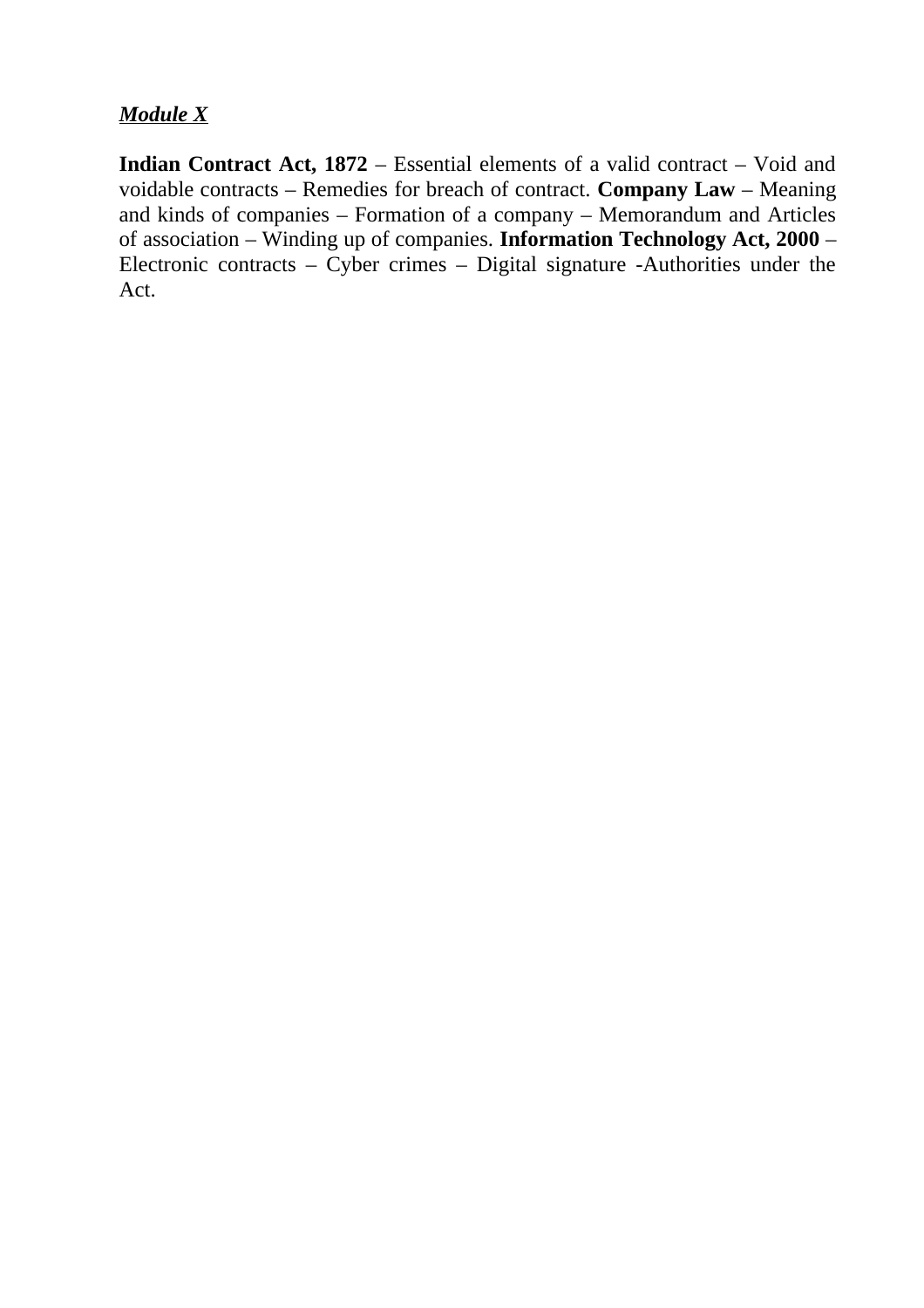# **5. Syllabus for selection to the post of Sheristadar (Judicial Department)**

# *Part I*

## *Module I*

General Knowledge including current affairs with special reference to Indian National Movement and renaissance in Kerala

## *Module II*

Salient features of the Constitution – Preamble – Its significance and its place in the interpretation of the Constitution.

Fundamental Rights – Directive Principles of State Policy – Relation between Fundamental Rights and Directive Principles – Fundamental Duties.

Executive – Legislature – Judiciary – Both at Union and State Level – Other Constitutional Authorities.

Centre-State Relations – Legislative – Administrative and Financial.

Services under the Union and the States.

Emergency Provisions.

Amendment Provisions of the Constitution.

#### *Module III*

Language Skill (General English)

# **Part II**

#### *Module IV : Law of Criminal Procedure*

Code of Criminal Procedure, 1973 – definitions – hierarchy, powers & functions of courts – procedure – distinction between judicial and executive magistrates – Schedule I – period of limitation – sub systems involved in criminal justice administration : Public, Government Officials, Police, Public Prosecutors, Defence lawyers, Media, Scientific experts – procedure, functions and roles, rights of accused, plea bargaining.